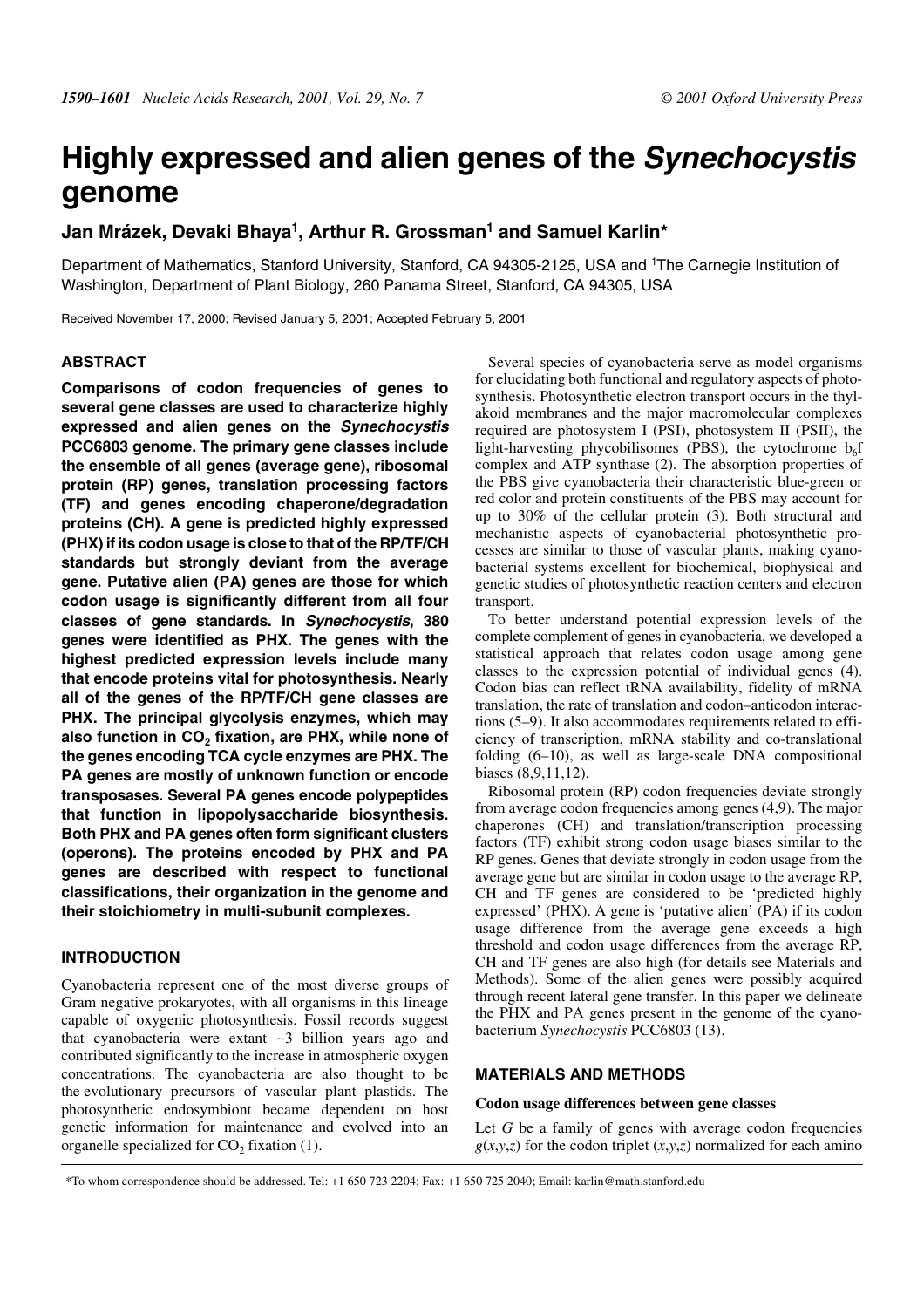acid codon family such that  $\sum g(x, y, z) = 1$  $(x, y, z) = a$ 

sum extends to all codons (*x*,*y*,*z*) translated to amino acid *a*. Let  $f(x, y, z)$  denote the corresponding average codon frequencies for the gene family *F*. The codon usage difference of the gene collection  $F$  relative to the gene collection  $G$  is measured by the formula

$$
B(F|G) = \sum_{a} p_a(F) \left[ \sum_{x, y, z = a} |f(x, y, z) - g(x, y, z)| \right]
$$
 1

where  $\{p_a(F)\}\$ are the average amino acid frequencies of the genes of  $\tilde{F}(9)$ . When  $G = C$  is the set of all genes, then  $B(F|C)$ measures the codon usage difference of the genes *F* from the average gene and we refer to B(*F*|*C*) as the codon bias of *F*. Similarly, we refer to B(*F*|*G*) as the codon bias of *F* with respect to *G*. The assessments implied by **1** can be made for any two gene classes from the same or different genomes.

#### **Measures of gene expression**

Let B(*g*|*S*) denote the codon usage difference of gene *g* relative to gene class *S* as measured in **1**. The following gene classes are paramount: *C*, the total collection of protein encoding genes; *RP*, genes encoding ribosomal proteins; *CH*, genes encoding chaperones; *TF*, genes encoding translation processing factors. Qualitatively, a gene *g* is PHX if B(*g*|*C*) is high whereas  $B(g|RP)$ ,  $B(g|CH)$  and  $B(g|TF)$  are low. The specification of the *RP*, *CH* and *TF* gene classes as standards rests on the observation that these gene classes are consistently highly expressed in most genomes (4). Thus, these three gene classes serve as representatives of highly expressed genes which our method identifies with similar codon usages as PHX genes. Predicted expression levels with respect to individual standards are effectively determined by the ratios

$$
{\rm E}_{\rm RP}(g) = \frac{B(g|C)}{B(g|RP)},\, {\rm E}_{\rm CH}(g) = \frac{B(g|C)}{B(g|CH)},\, {\rm E}_{\rm TF}(g) = \frac{B(g|C)}{B(g|TF)}. \qquad \ \ \, {\bf 2}
$$

A general expression measure combining the foregoing is

$$
E = E(g) = \frac{B(g|C)}{1/2B(g|RP) + 1/4B(g|CH) + 1/4B(g|TF)}
$$
 3

Definition I. A gene is PHX if the following two conditions are satisfied: at least two of the three expression values  $E_{RP}(g)$ ,  $E_{CH}(g)$  and  $E_{TF}(g)$  exceed 1.05 and the general expression value  $E(g)$  is  $\geq 1.00$ .

Definition II. A gene is PA if  $B(g|RP) > M + 0.15$ ,  $B(g|CH)$  $> M + 0.15$ , B( $g(TF) > M + 0.15$  and B( $g(C) > M + 0.12$ , where *M* is the median value of  $B(g|C)$  with respect to all genes.

# **RESULTS**

The *Synechocystis* PCC6803 genome contains 3164 annotated coding sequences, of which 2896 genes are at least 100 codons long. Of these, the predicted expression levels based on E(*g*) range from 0.56 to 1.51, with 380 ORFs (13%) qualifying as PHX by Definition I. Among 22 complete prokaryotic genomes the fraction of PHX genes ranges from 4% in *Bacillus subtilis* to 17% in *Archaeoglobus fulgidus* (4). The 47 PHX genes with  $E(g) \ge 1.30$  (referred to as the 'top PHX genes') are reported in Table 1. Of the top PHX genes, 17 encode proteins that function in photosynthesis or respiration. Genes encoding major chaperone/degradation polypeptides are PHX, such as the two *groEL* genes, *dnaK* and *clpC* and two *ftsH* genes (cell division metallopeptidases). Several genes involved with translation/transcription processing, including *rpoB*, *fus*, *tufA* and *infB*, are among the top PHX genes. Most RP genes are PHX, but only the gene encoding S2 has  $E(g) \ge 1.30$ . Several prominent PHX genes function in amino acid biosynthesis.

The *Synechocystis* genome contains 186 genes (6.5%) that are PA by Definition II. This is typical for free-living bacteria, while intracellular parasitic bacteria contain few PA genes. Most of the *Synechocystis* PA genes (111) are annotated as ORFs of unknown function and only 19 PA genes have an assigned function (see below). Fifty-six PA genes are annotated as transposases. Complete lists of PHX and PA genes are available from our ftp server (ftp://gnomic.stanford.edu/pub) (see also Tables 1–5).

## **Functional categories of PHX and PA genes**

Functional gene designations were adopted from the Kazusa Research Institute Web site (http://www.kazusa.or.jp/cyano). Although some protein functional assignments are uncertain (especially multi-functional proteins), these classifications have provided a useful reference for the PHX genes.

*Ribosomal proteins.* Most RP genes of ≥100 codons (28 of 36) are PHX and all have  $E(g) \ge 0.93$  (marginally PHX). Interestingly, RP genes in *Synechocystis* do not reach top expression levels, as occurs for most eubacterial genomes (4). In fact, of 17 complete eubacterial genomes analyzed only *Synechocystis* and *Thermotoga maritima* have no RP genes among the highest 10 PHX genes. The RP gene with the highest PHX value in *Synechocystis* is  $rpS2$ ; this gene attains  $E(g) = 1.30$ (rank 43). The RP genes are rarely duplicated in bacterial genomes, but *Synechocystis* contains two copies of the S1 RP. Both of the *rpS1* genes encode proteins of reduced lengths (328 and 305 amino acids) compared to the eubacterial S1 length, which generally exceeds 500 amino acids (4).

*Translation/transcription processing factors (Table 2).* Factors primary for translation/transcription typically carry the highest E(*g*) values. For example, the elongation factor EF-G attains the highest E(*g*) value in the genomes of *Haemophilus influenzae*, *B.subtilis*, *Helicobacter pylori*, *Rickettsia prowazekii*, *Chlamydia trachomatis* and *Pyrococcus abyssi* (4). In *Synechocystis*, EF-G (*fus*) is encoded by four similar genes of  $E(g)$  values between 1.43 and 0.68 (Tables 2 and 6).

*Chaperones (Table 3).* This group includes genes encoding the principal chaperones (e.g. heat shock proteins *groEL*, *dnaK*, *grpE* and *htpG*), as well as proteins involved in trafficking, secretion and protein degradation. Many genes in this category are PHX and several are present in multiple copies. For example, there are three homologs of *dnaK*. The homolog that registers the lowest  $E(g)$  value, sll0058, may be specifically involved in pilus biogenesis (D.Bhaya, A.Takahashi and A.R.Grossman, unpublished results) and therefore may not be required at as high a level as the more commonly used chaperones. In contrast, both GroEL homologs are among the top PHX genes (Table 3). Of 17 complete eubacterial genomes analyzed (4) *Synechocystis*, *Mycobacterium tuberculosis* and *Vibrio cholerae*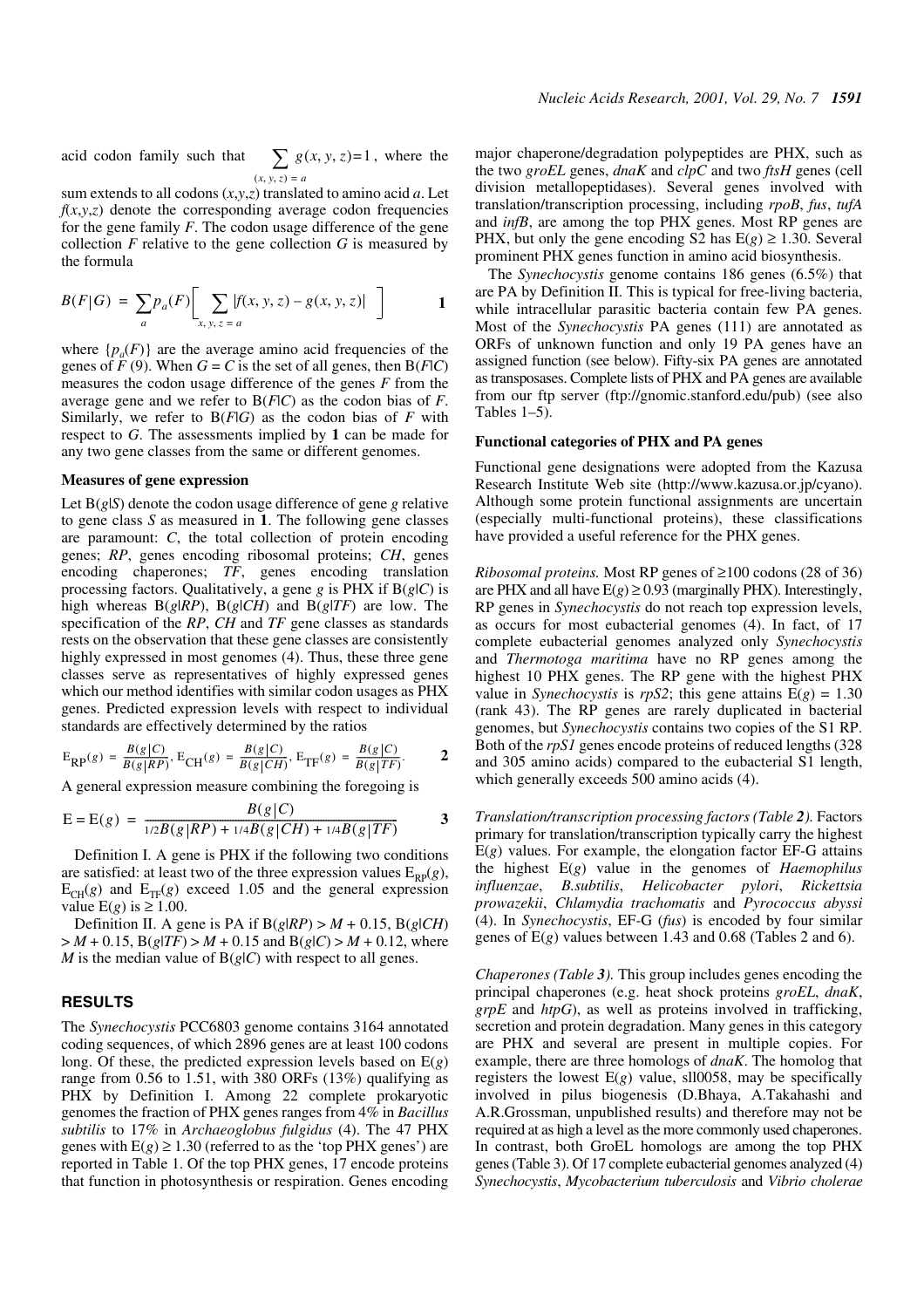| <b>Table 1.</b> Top PHX genes $[E(g) \ge 1.30]$ of the <i>Synechocystis</i> genome |  |  |  |  |
|------------------------------------------------------------------------------------|--|--|--|--|
|                                                                                    |  |  |  |  |

| $\overline{\mathrm{E}(g)}$ | Length (amino<br>acids) | Accession no. | Gene                                                         | Functional class <sup>a</sup> |
|----------------------------|-------------------------|---------------|--------------------------------------------------------------|-------------------------------|
| 1.51                       | 895                     | slr0335       | PBS LCM linker polypeptide (apcE)                            | PR                            |
| 1.51                       | 551                     | sll0416       | 60 kDa chaperonin $(groEL2)$                                 | $\rm CH$                      |
| 1.49                       | 615                     | slr1604       | Cell division protein $(ftsH)$ ; metallopeptidase            | CH                            |
| 1.47                       | 540                     | slr2076       | 60 kDa chaperonin $(groELI)$                                 | СH                            |
| 1.46                       | 820                     | sll0020       | ATP-dependent Clp protease regulatory subunit $(clpC)$       | СH                            |
| 1.45                       | 1101                    | sll1787       | RNA polymerase $\beta$ subunit (rpoB)                        | TF                            |
| 1.43                       | 558                     | slr1291       | NADH dehydrogenase subunit 4 (ndhD2)                         | PR                            |
| 1.43                       | 694                     | slr1463       | Elongation factor EF-G (fus)                                 | TF                            |
| 1.41                       | 730                     | slr1835       | PSI P700 chlorophyll A apoprotein A2 (psaB)                  | PR                            |
| 1.41                       | 398                     | sl11099       | Protein synthesis elongation factor Tu (tufA)                | TF                            |
| 1.41                       | 1330                    | slr1055       | Mg-chelatase subunit (bchH)                                  | $\rm BC$                      |
| 1.40                       | 1740                    | sll1951       | Hemolysin                                                    | CP                            |
| 1.40                       | 506                     | slr0906       | PSII P680 chlorophyll A apoprotein (psbB)                    | PR                            |
| 1.40                       | 750                     | slr1834       | PSI P700 chlorophyll A apoprotein A1 (psaA)                  | PR                            |
| 1.40                       | 344                     | slr2094       | GlpX protein $\left($ glpX)                                  |                               |
| 1.40                       | 472                     | slr1756       | Glutamate-ammonia ligase (glnA)                              | AA                            |
| 1.40                       | 635                     | sll0170       | Heat shock protein 70 (dnaK)                                 | CH                            |
| 1.39                       | 625                     | slr1265       | RNA polymerase $\gamma$ subunit (rpoC1)                      | TF                            |
| 1.38                       | 1000                    | slr0744       | Translation initiation factor IF-2 (infB)                    | TF                            |
| 1.37                       | 854                     | slr1367       | Glycogen phosphorylase $(glgP2)$                             | CM                            |
| 1.36                       | 316                     | slr1963       | ORF                                                          |                               |
| 1.36                       | 424                     | sll1234       | S-adenosylhomocysteine hydrolase (ahcY)                      | EM                            |
| 1.36                       | 358                     | sll1091       | Geranylgeranyl hydrogenase (chlP)                            | ВC                            |
| 1.35                       | 393                     | slr0261       | NADH dehydrogenase subunit 7 (ndhH)                          | PR                            |
| 1.34                       | 357                     | sll1214       | Phytochrome-regulated gene (pNIL34)                          | AC                            |
| 1.34                       | 491                     | s1r0083       | ATP-dependent RNA helicase (deaD)                            | TF                            |
| 1.33                       | 469                     | slr0009       | Rubisco large subunit (rbcL)                                 | PR                            |
| 1.33                       | 234                     | $\sin 2051$   | PBS rod-core linker polypeptide (cpcG)                       | PR                            |
| 1.33                       | 373                     | slr0394       | Phosphoglycerate kinase $(pgk)$                              | PR, G                         |
| 1.33                       | 432                     | sll1688       | Threonine synthase $(thrC)$                                  | AA                            |
| 1.33                       | 502                     | sll1326       | ATP synthase $\alpha$ subunit (atpA)                         | PR                            |
| 1.33                       | 634                     | slr0963       | Ferredoxin-dependent sulfite reductase (sir)                 | AA                            |
| 1.32                       | 125                     | sll0199       | Plastocyanin (petE)                                          | PR                            |
| 1.32                       | 629                     | slr1841       | ORF, probable outer membrane protein                         |                               |
| 1.32                       | 239                     | sll1184       | Heme oxygenase $(ho)$                                        | BC                            |
| 1.31                       | 506                     | sll0108       | $NH4$ <sup>+</sup> transporter (amt1)                        | TB                            |
| 1.31                       | 156                     | slr1655       | PSI reaction centre subunit XI (psaL)                        | PR                            |
| 1.31                       | 669                     | sll1070       | Transketolase (tktA)                                         | PR, EM                        |
| 1.30                       | 336                     | sll1342       | Glyceraldehyde 3-phosphate dehydrogenase (gap2)              | PR                            |
| 1.30                       | 626                     | slr0228       | Cell division protein $(f \circ H)$ , metallopeptidase       | СH                            |
| 1.30                       | 221                     | slr0342       | Cytochrome $b_6$ ( <i>petB</i> )                             | PR                            |
| 1.30                       | 471                     | sll0851       | PSII 44 kDa reaction center protein (psbC)                   | PR                            |
| 1.30                       | 268                     | sll1260       | 30S ribosomal protein S2 (rps2)                              | RP                            |
| 1.30                       | 382                     | sll0680       | Phosphate-binding periplasmic protein precursor (pstB)<br>TB |                               |
| 1.30                       | 474                     | slr1431       | ORF                                                          |                               |
| 1.30                       | 408                     | sll0927       | S-adenosylmethionine synthetase (metX)                       | BC                            |
| 1.30                       | 520                     | sll0223       | NADH dehydrogenase subunit 2 (ndhB)                          | PR                            |

aRP, ribosomal proteins; CH, chaperones; TF, translation/transcription processing factors; PR, photosynthesis and respiration; BC, biosynthesis of cofactors, prosthetic groups and carriers; CP, cellular processes; AA, amino acid biosynthesis; CM, central intermediary metabolism; G, glycolysis; EM, energy metabolism excepting PR and G; AC, adaptation and atypical conditions; TB, transport and binding proteins.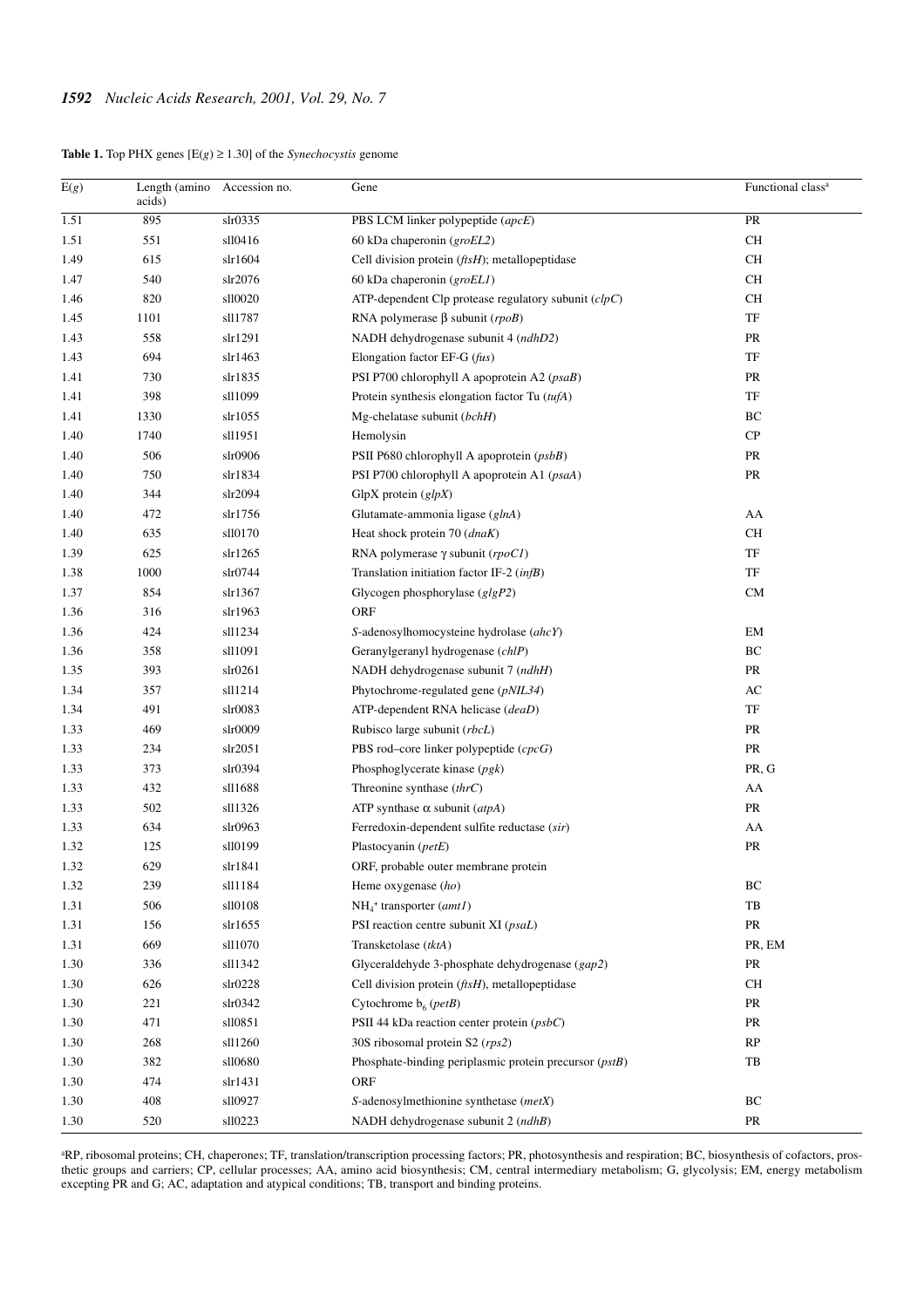| Gene                       | $E(g)^a$ | Length (amino acids) | Description                                       |
|----------------------------|----------|----------------------|---------------------------------------------------|
| <b>Translation factors</b> |          |                      |                                                   |
| sl11099                    | 1.41     | 398                  | Elongation factor Tu $(tufA)$                     |
| slr1463                    | 1.43     | 694                  | Elongation factor EF-G $(fus)$                    |
| slr1105                    | 1.15     | 596                  | Elongation factor EF-G $(fus)$                    |
| sl11098                    | $[0.83]$ | 690                  | Elongation factor EF-G $(fus)$                    |
| sll0830                    | [0.68]   | 668                  | Elongation factor EF-G $(fus)$                    |
| sl11261                    | 1.27     | 217                  | Elongation factor Ts $(tsf)$                      |
| slr0434                    | 1.02     | 186                  | Elongation factor $P (efp)$                       |
| slr0744                    | 1.38     | 1000                 | Initiation factor IF-2 $(infB)$                   |
| slr0974                    | $[1.01]$ | 176                  | Initiation factor IF-3 $(infC)$                   |
| sl1110                     | [0.95]   | 364                  | Peptide chain release factor $1 (prfA)$           |
| sll1865                    | $[0.99]$ | 287                  | Peptide chain release factor $2 (prfB)$           |
| slr1228                    | [0.76]   | 546                  | Peptide chain release factor $3 (prfC)$           |
| sll0145                    | [0.98]   | 181                  | Ribosome releasing factor (frr)                   |
| Transcription factors      |          |                      |                                                   |
| sl11818                    | [0.88]   | 313                  | RNA polymerase $\alpha$ subunit (rpoA)            |
| sl11787                    | 1.45     | 1101                 | RNA polymerase $\beta$ subunit (rpoB)             |
| slr1265                    | 1.39     | 625                  | RNA polymerase $\gamma$ subunit (rpoC1)           |
| sl11789                    | 1.28     | 1316                 | RNA polymerase $\beta'$ subunit (rpoC2)           |
| $s\ln 0653$                | 1.28     | 424                  | RNA polymerase $\sigma$ factor ( <i>rpoDI</i> )   |
| sll0306                    | 1.17     | 344                  | RNA polymerase $\sigma$ factor (rpoD)             |
| sl11689                    | [1.09]   | 368                  | RNA polymerase $\sigma$ factor (rpoD)             |
| sll2012                    | $[1.04]$ | 317                  | RNA polymerase $\sigma$ factor (rpoD)             |
| sll0184                    | [0.96]   | 403                  | RNA polymerase $\sigma$ factor (rpoD)             |
| slr1545                    | 1.12     | 222                  | RNA polymerase $\sigma$ -E factor (rpoE)          |
| sll0856                    | $[0.95]$ | 185                  | RNA polymerase $\sigma$ -E factor (rpoE)          |
| slr1564                    | [0.97]   | 257                  | RNA polymerase $\sigma$ -37 ( <i>rpoF</i> )       |
| s1r0083                    | 1.34     | 491                  | ATP-dependent RNA helicase (deaD)                 |
| slr0743                    | $[0.84]$ | 457                  | N utilization substance protein A ( <i>nusA</i> ) |
| sll0271                    | 1.06     | 274                  | N utilization substance protein B $(nusB)$        |
| sl11742                    | 1.10     | 204                  | Transcription anti-termination protein $(nusG)$   |
| sl11043                    | 1.14     | 717                  | Polyribonucleotide nucleotidyltransferase (pnp)   |

**Table 2.** Genes of major translation/transcription processing factors ≥100 amino acids in length

aValues in brackets signify genes that do not qualify as PHX by Definition I (see Materials and Methods).

carry two copies of the *groEL* genes, but only *Synechocystis* maintains both copies as PHX.

place *metX* in this functional class since *S*-adenosylmethionine participates in a number of different cellular processes (14).

*Aminoacyl tRNA synthetases and modification genes.* Among genes functioning in translation, RPs and translation processing factors tend to be PHX while aminoacyl tRNA synthetases are generally not PHX (except in *Escherichia coli*; S.Karlin, J.Mrázek, A.M.Campbell and A.D.Kaiser, submitted for publication). The genes encoding *S*-adenosylmethionine synthetase (*metX*) and aspartyl-tRNA synthetase (*aspS*) are PHX in *Synechocystis*, although it is not clear whether or not to *Photosynthesis and respiration (Table 4).* Most of the genes encoding proteins that participate in photosynthesis and respiration are PHX. The macromolecular complexes essential for photosynthesis are PSI and PSII, the light-harvesting complex or PBS, the cytochrome  $b<sub>6</sub>f$  complex and ATP synthase. Almost all components of these complexes are PHX or marginally PHX  $[E(g) \ge 0.95]$  and are often among the PHX genes with the highest  $E(g)$  values (Tables 1 and 4).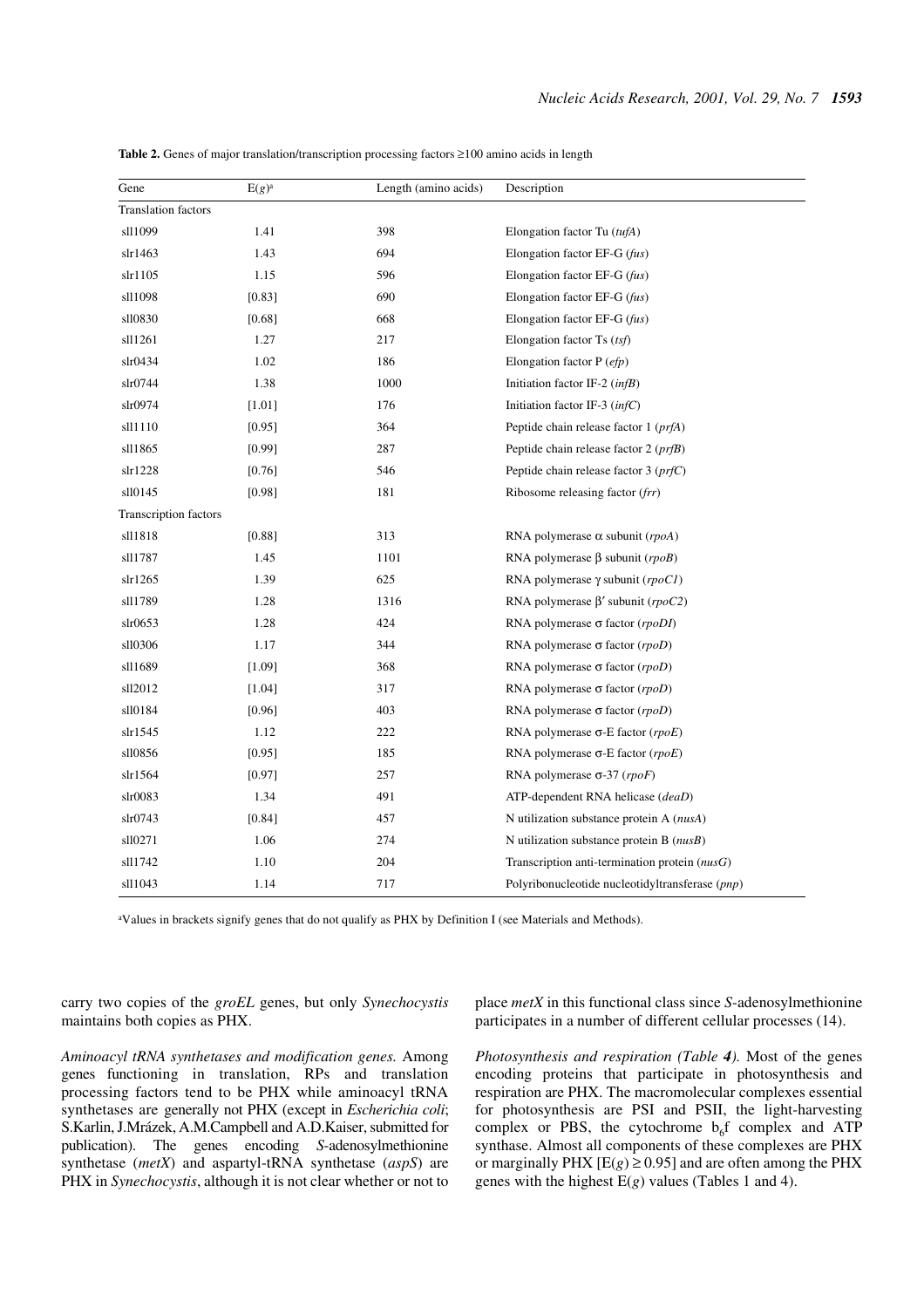| Table 3. Genes of the extended chaperone/degradation collection (also including protein assembly and export) |  |  |  |
|--------------------------------------------------------------------------------------------------------------|--|--|--|
|--------------------------------------------------------------------------------------------------------------|--|--|--|

| Gene                | $E(g)^a$ | Length (amino acids) | Description                                            |
|---------------------|----------|----------------------|--------------------------------------------------------|
| Chaperones          |          |                      |                                                        |
| slr2076             | 1.47     | 540                  | 60 kDa chaperonin $1$ (groEL1)                         |
| sll0416             | 1.51     | 551                  | 60 kDa chaperonin 2 (groEL2)                           |
| slr2075             | 1.06     | 105                  | 10 kDa chaperonin (groES)                              |
| sll0170             | 1.40     | 635                  | DnaK protein (dnaK)                                    |
| sll1932             | 1.01     | 787                  | DnaK protein (dnaK)                                    |
| sll0058             | [0.66]   | 691                  | DnaK protein (dnaK)                                    |
| sll0897             | [0.98]   | 376                  | DnaJ protein (dnaJ)                                    |
| sll1666             | [0.86]   | 173                  | DnaJ protein (dnaJ)                                    |
| sl11933             | [0.85]   | 306                  | DnaJ protein (dnaJ)                                    |
| s1r0093             | [0.81]   | 331                  | DnaJ protein (dnaJ)                                    |
| sll0057             | [0.93]   | 248                  | Heat shock protein GrpE (grpE)                         |
| sll0430             | [0.99]   | 657                  | Heat shock protein $(htpG)$                            |
| slr1251             | 1.19     | 170                  | Peptidyl-prolyl <i>cis-trans</i> isomerase $(cyp)$     |
| sll0227             | [0.86]   | 245                  | Peptidyl-prolyl cis-trans isomerase B (ppiB)           |
| slr1761             | [0.94]   | 200                  | FKBP-type peptidyl-prolyl cis-trans isomerase (ytfC)   |
| Degradation         |          |                      |                                                        |
| sll1343             | [0.68]   | 868                  | Aminopeptidase (pepN)                                  |
| slr0156             | [0.73]   | 897                  | $ClpB$ protein $(clpB)$                                |
| slr1641             | [0.72]   | 871                  | $ClpB$ protein $(clpB)$                                |
| sll0020             | 1.46     | 820                  | ATP-dependent protease regulatory subunit $(clpC)$     |
| sll0534             | 1.20     | 225                  | $ATP$ -dependent protease proteolytic subunit $(clpP)$ |
| slr0164             | 1.08     | 224                  | ATP-dependent protease proteolytic subunit $(clpP)$    |
| slr0165             | [0.91]   | 201                  | $ATP$ -dependent protease proteolytic subunit $(clpP)$ |
| slr0542             | [0.96]   | 197                  | ATP-dependent protease proteolytic subunit $(clpP)$    |
| sll0535             | [0.82]   | 444                  | $ATP$ -dependent protease ATPase subunit $(clpX)$      |
| s1r0008             | 1.26     | 426                  | C-terminal processing protease $(ctpA)$                |
| slr0257             | [0.83]   | 461                  | C-terminal protease $(ctpB)$                           |
| slr0807             | [0.76]   | 347                  | Putative glycoprotease (gcp)                           |
| sl11679             | [0.85]   | 393                  | Protease (hhoA)                                        |
| sll1427             | [0.76]   | 415                  | Protease (hhoB)                                        |
| slr1204             | [0.91]   | 451                  | Serine protease (htrA)                                 |
| sll0136             | [0.99]   | 440                  | Aminopeptidase P (pepP)                                |
| slr1751             | 1.07     | 422                  | C-terminal protease (prc)                              |
| slr0659             | [0.76]   | 712                  | Oligopeptidase A $(prlC)$                              |
| s1r0021             | [0.95]   | 276                  | Protease IV (sppA)                                     |
| sl11703             | [0.67]   | 609                  | Protease IV (sppA)                                     |
| slr0535             | 1.17     | 612                  | Serine proteinase                                      |
| slr1331             | [0.86]   | 512                  | Processing protease $(\textit{ymxG})$                  |
| sll2008             | [0.91]   | 429                  | Processing protease                                    |
| sll2009             | [0.81]   | 434                  | Processing protease                                    |
| sll0055             | [0.79]   | 427                  | Processing protease                                    |
| Assembly and export |          |                      |                                                        |
| sll0616             | 1.10     | 931                  | Preprotein translocase subunit (secA)                  |
| slr0774             | [0.89]   | 471                  | Protein export membrane protein (secD)                 |
| ssl3335             | 1.13     | 80                   | Secretory protein (secE)                               |
| slr0775             | [0.95]   | 314                  | Protein export membrane protein (secF)                 |
| sll1814             | [0.92]   | 441                  | Preprotein translocase subunit (secY)                  |
| sll0533             | 1.12     | 470                  | Trigger factor (tig)                                   |
| sll0716             | 1.11     | 195                  | Leader peptidase I (lepB)                              |
| slr1377             | [0.92]   | 217                  | Leader peptidase I $(lepB)$                            |
| slr1366             | 1.10     | 160                  | Lipoprotein signal peptidase (lspA)                    |

aValues in brackets signify genes that do not qualify as PHX by Definition I (see Materials and Methods).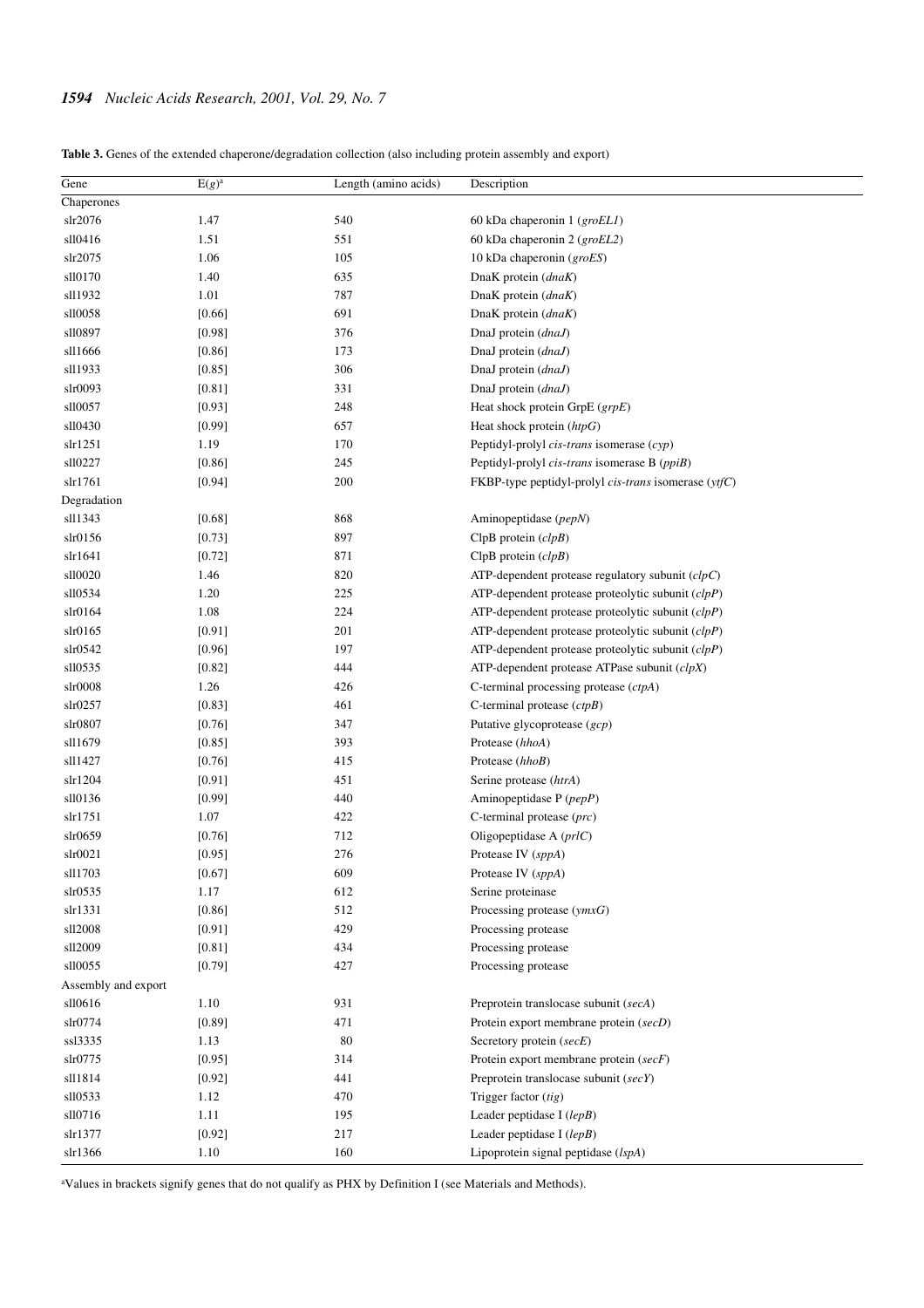Of the  $23$  genes directly involved in  $CO<sub>2</sub>$  fixation, 13 are PHX. Several of the genes in this class having the highest  $E(g)$ values also function in glycolysis; these include fructose bisphosphate aldolase (*fda* and *cbbA*), glyceraldehyde 3-phosphate dehydrogenase (*gap*) and phosphoglycerate kinase (*pgk*). Enigmatically, another key enzyme functioning in both glycolysis and photosynthetic  $CO<sub>2</sub>$  fixation, triosephosphate isomerase (*tpi*, slr0783), is not PHX  $[E(g) = 0.77]$ . Between the two copies of *gap* genes,  $gap2$  [E( $g$ ) = 1.30] encodes a protein that appears to function in both  $CO<sub>2</sub>$  fixation and glycolysis and is expressed at high levels under diverse conditions, whereas expression of *gap1* is hardly detected (15), even though it is PHX [E(g) = 1.07]. Ribulose 1,5-bisphosphate carboxylase (Rubisco) catalyzes the carboxylation of D-ribulose 1,5 bisphosphate, which participates in the primary reaction of CO<sub>2</sub> fixation. Genes encoding the large and small subunits of RuBP carboxylase, *rbcL* and *rbcS*, are both PHX [E(*g*) = 1.33 and 1.13]. *Synechocystis* has five genes encoding homologs of the  $CO_2$ -concentrating mechanism protein CcmK. CcmK may be involved in formation of the carboxysome, the site of RuBP carboxylase sequestration. Two of the five genes are PHX [sll1028 and sll1029, both with  $E(g) = 1.20$ ], while the other three are not PHX (slr1838, slr1839 and slr0436). Interestingly, sll1028 (110 amino acids) and sll1029 (102 amino acids), as well as sll1838 and sll1839, are tandemly arranged, whereas slr0436 may represent a fusion of two *ccmK* homologs to generate a single ORF of 296 amino acids.

Among the genes for electron carriers that function in photosynthesis and/or respiration, the main PHX gene encodes plastocyanin (PetE) [E(*g*) = 1.32]. The *Synechocystis* genome contains a single copy of the *petE* gene (sll0199). In contrast, another electron carrier essential in photosynthesis, ferredoxin, is encoded by four homologous genes. Multiple ferredoxins may be important for guiding electron flow to specific electron acceptors; electrons from ferredoxin can be used to reduce NADP (and  $CO<sub>2</sub>$ ), nitrite or sulfate. Two of the genes encoding ferredoxin register as PHX and, notably, the ferredoxin gene slr0150 is PA.

Cytochrome c oxidase, composed of the three subunits CtaC, CtaD and CtaE, is a complex of the respiratory chain that catalyzes the reduction of oxygen to water and generates an electrochemical potential that can provide energy for numerous cellular processes. There are two cytochrome c oxidase operons on the *Synechocystis* PCC6803 genome. The first operon at position 790–794 kb includes all three *cta* genes, while the second operon at position 1540–1542 kb contains *ctaD* and *ctaE*, with *ctaC* located at 1698 kb. The latter genes are not PHX.

*Energy metabolism (apart from photosynthesis and respiration).* Seven glycolysis genes typical of most bacteria are PHX. These genes also function in photosynthetic  $CO<sub>2</sub>$  fixation, which apparently requires high level expression. None of the genes encoding TCA cycle enzymes are PHX in *Synechocystis*, which contrasts with the finding that several TCA cycle genes from most eubacteria are PHX (4). However, cyanobacteria maintain a truncated TCA cycle (16,17) and the major catabolic pathway for supplying cells with energy and reductant for respiration, dark growth and nitrogen fixation is the oxidative pentose phosphate pathway (18). Therefore, unlike most bacteria, cyanobacteria may not require high expression levels of TCA cycle enzymes and indeed these enzymes are not highly expressed. Among the oxidative pentose phosphate pathway enzymes, 6-phosphogluconate dehydrogenase (Gnd) and phosphogluconolactonase (DevB) are marginally highly expressed  $[E(g) = 1.00$  and 0.96, respectively], whereas the first enzyme of the pathway, glucose 6-phosphate dehydrogenase (Zwf), records a reduced E(*g*) of 0.77. The essential enzymes of the non-oxidative part of the pentose phosphate pathway, transketolase and transaldolase, are both PHX at the levels  $E(g) = 1.31$  and 1.21, respectively.

*Replication and repair.* In most bacteria and in *Synechocystis*, genes functioning in DNA replication are generally not PHX. The replication initiation protein DnaA is marginally PHX  $[E(g) = 1.05]$  and one of two genes encoding DNA gyrase subunit A (slr0417) is PHX  $[E(g) = 1.18]$ . As verified in many other prokaryotic genomes, the genes encoding the singlestranded DNA-binding proteins Ssb and RecA, which function in repair and replication, qualify as PHX.

*Regulatory proteins.* Bacterial genes encoding regulatory proteins are seldom PHX. In *Synechocystis* PCC6803, 13 of 133 putative regulatory genes are PHX, but all have E(*g*) < 1.12. Four regulatory proteins satisfy Definition II as PA genes, including sll0709 (*Lla*I.2, required for the *Lla*I restriction system), sll1408 (regulatory protein PcrR), sll0776 (eukaryotic protein kinase PknA) and sll0797 (a regulatory component of the sensory transduction system OmpR subfamily). Some of the regulatory elements may be toxic to bacterial cells when expressed above a threshold level. The PA character of a gene could result in low levels of expression, which would diminish the potential of the gene product to become toxic to the cell. With respect to *LlaI.2*, restriction enzymes are often laterally transferred among bacterial strains and may be recognized as PA in the recipient bacterium (9,19).

*Synechocystis* possesses seven PHX genes associated with sensory transduction, including sll1124, slr1805, slr1760, slr1909, sll1291, slr2024 and slr0947. This is more than in any other complete prokaryotic genome. These regulators may be needed at elevated levels either because they control a regulon containing a large number of genes and/or the proteins must be expressed over a broad range of concentrations for more accurate control of downstream regulatory events or they are multifunctional.

#### **The distribution of PA and PHX genes in the genome**

Figure 1 shows the distribution of clusters of PHX and PA genes on the *Synechocystis* genome identified by *r*-scan statistics (20). There are no long intervals devoid of PHX or PA genes. A cluster of PHX genes at positions 830–846 kb includes 15 PHX RP genes, adenylate kinase (*adk*) and two ORFs, slr1894 [155 amino acids,  $E(g) = 1.22$ ] and slr1896 [129 amino acids,  $E(g) =$ 1.06]. slr1894 bears weak sequence similarity to the Dps (DNA protection during starvation) family of stress proteins. Another cluster of PHX genes contains three ORFs, sll0480 [411 amino acids,  $E(g) = 1.10$ ], sll0481 [154 amino acids,  $E(g) = 1.07$ ] and sll0482 [406 amino acids,  $E(g) = 1.05$ ]. sll0480 is probably an aminotransferase, whereas sll0481 and sll0482 exhibit no recognizable sequence similarity to known proteins. All three are transcribed in the same orientation, suggesting that they constitute an operon. There is another cluster of three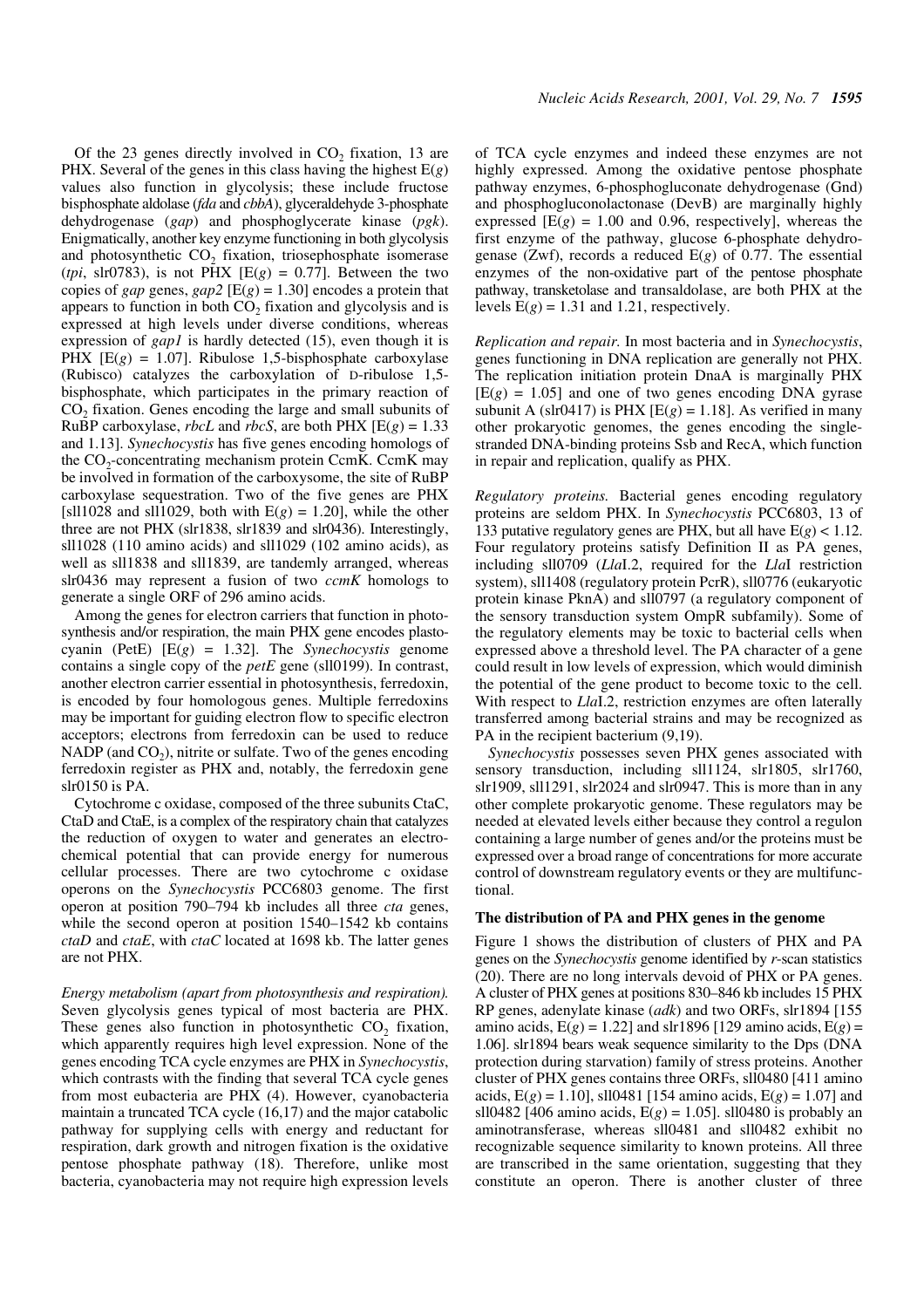**Table 4.** Genes of major complexes acting in photosynthesis ≥70 amino acids in length

| Gene               | $\overline{E(g)^a}$ | Length (amino acids) | Description                                                     |
|--------------------|---------------------|----------------------|-----------------------------------------------------------------|
| PSI                |                     |                      |                                                                 |
| slr1834            | 1.40                | 750                  | P700 apoprotein subunit Ia (psaA)                               |
| slr1835            | 1.41                | 730                  | P700 apoprotein subunit Ib $(psaB)$                             |
| ssl0563            | [1.04]              | 80                   | PSI subunit VII (psaC)                                          |
| slr0737            | 1.18                | 140                  | PSI subunit II (psaD)                                           |
| ssr2831            | 1.09                | 73                   | PSI subunit IV (psaE)                                           |
| sll0819            | 1.21                | 164                  | PSI subunit III $(psaF)$                                        |
| ssr0390            | 1.09                | 85                   | PSI subunit $X$ ( <i>psaK</i> )                                 |
| sll0629            | $[1.00]$            | 127                  | PSI subunit X (psaK)                                            |
| slr1655            | 1.31                | 156                  | PSI subunit XI (psaL)                                           |
| PSII               |                     |                      |                                                                 |
| slr1181            | 1.27                | 359                  | PSII D1 protein $(psbAI)$                                       |
| slr1311            | 1.23                | 359                  | PSII D1 protein (psbA2)                                         |
| sl11867            | 1.23                | 359                  | PSII D1 protein (psbA3)                                         |
| slr0906            | 1.40                | 506                  | PSII CP47 protein (psbB)                                        |
| sll0851            | 1.30                | 471                  | PSII CP43 protein (psbC)                                        |
| sll0849            | 1.23                | 351                  | PSII D2 protein (psbD)                                          |
| slr0927            | 1.29                | 351                  | PSII D2 protein (psbD2)                                         |
| ssr3451            | [1.01]              | 80                   | Cytochrome $b_{559}$ a subunit ( $psbE$ )                       |
| slr1280            | 1.15                | 247                  | NADH dehydrogenase subunit K $(ndhK$ or $psbG$ )                |
| sll0427            | [0.97]              | 273                  | Manganese-stabilizing polypeptide $(psbO)$                      |
| sll1194            | [0.92]              | 130                  | PSII 12 kDa extrinsic protein (psbU)                            |
| sll0258            | 1.23                | 159                  | Cytochrome $c_{550}$ (psbV)                                     |
| sl11398            | $[1.01]$            | 111                  | PSII 13 kDa protein (psbW)                                      |
| slr1645            | 1.11                | 134                  | PSII 11 kDa protein (psbZ)                                      |
| PBS                |                     |                      |                                                                 |
| slr2067            | 1.26                | 160                  | Allophycocyanin $\alpha$ chain (apcA)                           |
| slr1986            | 1.28                | 160                  | Allophycocyanin $\beta$ chain (apcB)                            |
| sll0928            | [0.95]              | 160                  | Allophycocyanin B (apcD)                                        |
| slr0335            | 1.51                | 895                  | PBS LCM core-membrane linker (apcE)                             |
| slr1459            | 1.04                | 168                  | PBS core component (apcF)                                       |
| sl11578            | 1.29                | 161                  | Phycocyanin $\alpha$ subunit (cpcA)                             |
| sll1577            | 1.21                | 171                  | Phycocyanin $\beta$ subunit ( <i>cpcB</i> )                     |
| sl11580            | [0.94]              | 290                  | Phycocyanin-associated linker protein $(cpcC)$                  |
| sl11579            | [0.90]              | 272                  | Phycocyanin-associated linker protein $(cpcC)$                  |
| ss13093            | 1.06                | 82                   | Phycocyanin-associated linker protein (cpcD)                    |
| $\mathrm{slr}1878$ | [0.88]              | 271                  | Phycocyanin $\alpha$ phycocyanobilin lyase CpcE ( $cpcE$ )      |
| sl11051            | [0.89]              | 213                  | Phycocyanin $\alpha$ phycocyanobilin lyase CpcF ( <i>cpcF</i> ) |
| slr2051            | 1.33                | 234                  | PBS rod-core linker (cpcG)                                      |
| sll1471            | [0.86]              | 248                  | PBS rod-core linker $(cpcG)$                                    |
| Cytochrome $b_6f$  |                     |                      |                                                                 |
| sl11317            | 1.15                | 327                  | Apocytochrome f (petA)                                          |
| slr0342            | 1.30                | 221                  | Cytochrome $b_6$ ( <i>petB</i> )                                |
| sll1316            | 1.26                | 191                  | Cytochrome $b6f$ complex iron–sulfur subunit ( <i>petC</i> )    |
| slr1185            | $[1.03]$            | 177                  | Cytochrome $b_6f$ complex iron-sulfur protein ( <i>petC</i> )   |
| sll1182            | [0.95]              | 132                  | Cytochrome $b_6f$ complex iron–sulfur subunit ( <i>petC</i> )   |
| slr0343            | 1.13                | 159                  | Cytochrome $b_6f$ complex subunit 4 ( <i>petD</i> )             |
| ATP synthase       |                     |                      |                                                                 |
| sll1326            | 1.33                | 502                  | ATP synthase $\alpha$ subunit (atpA)                            |
| slr1329            | 1.27                | 482                  | ATP synthase $\beta$ subunit (atpB)                             |
| sll1327            | 1.06                | 313                  | ATP synthase $\gamma$ subunit (atpC)                            |
| sll1325            | 1.16                | 184                  | ATP synthase $\delta$ subunit (atpD)                            |
| slr1330            | 1.20                | 164                  | ATP synthase $\varepsilon$ subunit (atpE)                       |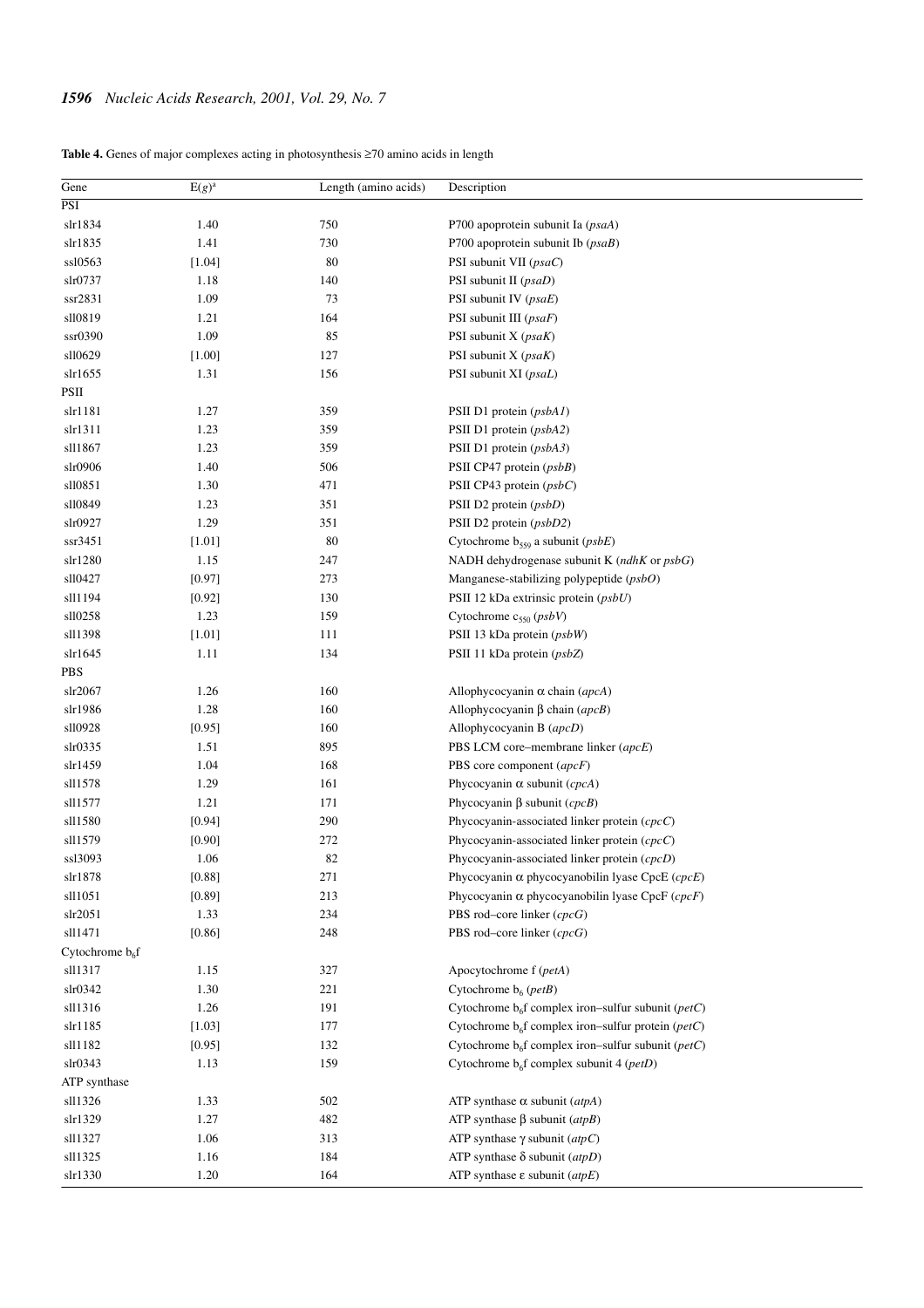# **Table 4.** *Continued*.

| Gene               | $E(g)^a$ | Length (amino acids) | Description                                                           |
|--------------------|----------|----------------------|-----------------------------------------------------------------------|
| sll1324            | [0.96]   | 178                  | ATP synthase subunit I $(atpF)$                                       |
| sll1323            | [0.99]   | 142                  | ATP synthase subunit II $(atpG)$                                      |
| ssl2615            | 1.09     | 80                   | ATP synthase subunit III $(atpH)$                                     |
| sll1322            | [1.05]   | 275                  | ATP synthase subunit IV $(atpI)$                                      |
| $CO2$ fixation     |          |                      |                                                                       |
| sll0934            | 1.06     | 350                  | Carboxysome formation protein (ccmA)                                  |
| sl11029            | 1.20     | 110                  | $CO2$ concentrating mechanism protein (ccmK)                          |
| sl11028            | 1.20     | 102                  | $CO2$ concentrating mechanism protein (ccmK)                          |
| slr1839            | [1.02]   | 111                  | $CO2$ concentrating mechanism protein (ccmK)                          |
| slr1838            | [0.94]   | 102                  | $CO2$ concentrating mechanism protein (ccmK)                          |
| slr0436            | [0.76]   | 296                  | $CO2$ concentrating mechanism protein (ccmK)                          |
| sll1030            | [0.91]   | 99                   | $CO2$ concentrating mechanism protein (ccmL)                          |
| sl11031            | [0.92]   | 686                  | $CO2$ concentrating mechanism protein (ccmM)                          |
| sll0807            | 1.10     | 229                  | Pentose 5-phosphate 3-epimerase $(cfxE)$                              |
| sll0018            | 1.27     | 358                  | Fructose 1,6-bisphosphate aldolase (cbbA)                             |
| slr0952            | 1.11     | 1.11                 | Fructose 1,6-bisphosphatase (fbp)                                     |
| slr0943            | [0.97]   | 299                  | Fructose bisphosphate aldolase (fda)                                  |
| sll1342            | 1.30     | 336                  | Glyceraldehyde 3-phosphate dehydrogenase (gap2)                       |
| slr1347            | 1.01     | 310                  | Carbonic anhydrase (icfA)                                             |
| slr0051            | [0.85]   | 262                  | Carbonic anhydrase (icfA)                                             |
| slr0394            | 1.33     | 373                  | Phosphoglycerate kinase $(pgk)$                                       |
| sll1525            | 1.18     | 331                  | Phosphoribulokinase (prk)                                             |
| slr0009            | 1.33     | 469                  | Ribulose bisphosphate carboxylase large subunit (rbcL)                |
| slr0012            | 1.13     | 112                  | Ribulose bisphosphate carboxylase small subunit (rbcS)                |
| slr0194            | [0.98]   | 234                  | Ribose 5-phosphate isomerase (rpiA)                                   |
| sl11070            | 1.31     | 669                  | Transketolase (tktA)                                                  |
| slr0783            | [0.77]   | 241                  | Triosephosphate isomerase (tpi)                                       |
| Electron transport |          |                      |                                                                       |
| sll0199            | 1.32     | 125                  | Plastocyanin (petE)                                                   |
| ssl0020            | 1.14     | 96                   | Ferredoxin (petF)                                                     |
| sll1382            | 1.04     | 121                  | Ferredoxin (petF)                                                     |
| ssr3184            | [1.03]   | 74                   | Ferredoxin (petF)                                                     |
| slr1828            | [1.02]   | 105                  | Ferredoxin (petF)                                                     |
| slr0150            | [0.95]   | 102                  | Ferredoxin ( $petF$ )                                                 |
| sll0554            | [0.99]   | 117                  | Ferredoxin-thioredoxin reductase, catalytic chain (ftrC)              |
| ssr0330            | [0.97]   | 74                   | Ferredoxin-thioredoxin reductase, variable chain $(f\,W)$             |
| slr1643            | [0.99]   | 412                  | Ferredoxin-NADP oxidoreductase (petH)                                 |
| sll0248            | [0.81]   | 169                  | Flavodoxin (isiB)                                                     |
| sll1245            | [0.97]   | 127                  | Cytochrome $(cytM)$                                                   |
| sll1796            | [1.04]   | 119                  | Cytochrome $c_{553}$ ( <i>petJ</i> )                                  |
| slr1239            | [0.83]   | 529                  | Pyridine nucleotide transhydrogenase $\alpha$ subunit ( <i>pntA</i> ) |
| slr1434            | [0.95]   | 479                  | Pyridine nucleotide transhydrogenase $\beta$ subunit ( <i>pntB</i> )  |
| sl11899            | [0.97]   | 315                  | Cytochrome c oxidase folding protein (ctaB)                           |
| slr1136            | [0.83]   | 331                  | Cytochrome c oxidase subunit II (ctaC)                                |
| sll0813            | [0.83]   | 299                  | Cytochrome c oxidase subunit II (ctaC)                                |
| slr1137            | [0.98]   | 550                  | Cytochrome c oxidase subunit I (ctaD)                                 |
| slr2082            | [0.85]   | 543                  | Cytochrome c oxidase subunit I (ctaD)                                 |
| slr1138            | [0.77]   | 232                  | Cytochrome c oxidase subunit III (ctaE)                               |
| slr2083            | [0.74]   | 197                  | Cytochrome c oxidase subunit III (ctaE)                               |
| slr1379            | [0.74]   | 482                  | Cytochrome d oxidase subunit I (cydA)                                 |
| slr1380            | [0.89]   | 335                  | Cytochrome d oxidase subunit II $(c \, y \, dB)$                      |

aValues in brackets signify genes that do not qualify as PHX by Definition I (see Materials and Methods).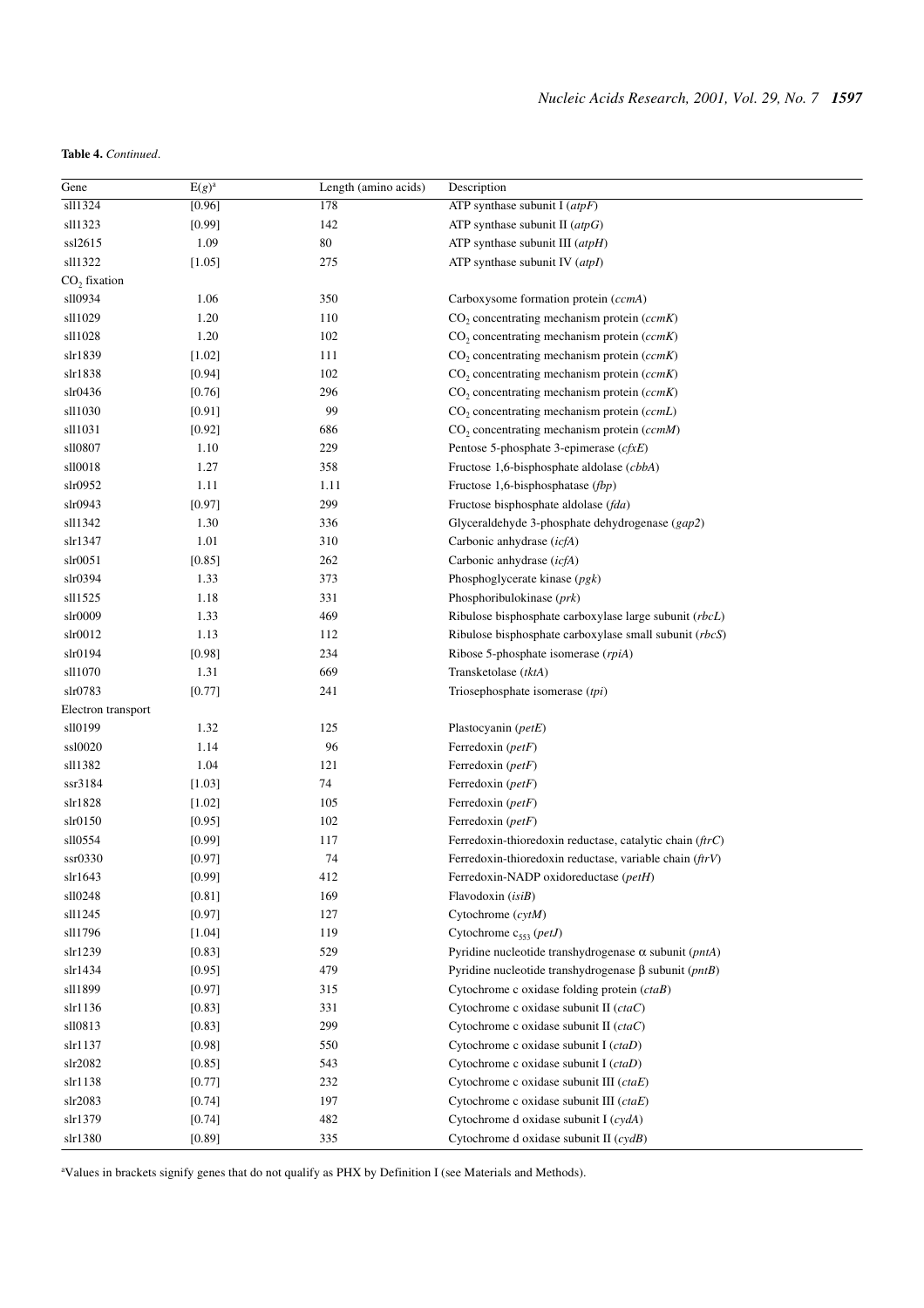**Table 5.** Occurrence of HIP sequences in different gene classes

| Gene class                  | Total length (kb) HIP count |              | Average spacing (bp) |
|-----------------------------|-----------------------------|--------------|----------------------|
| All genes                   | 3110                        | 2563         | 1214                 |
| PHX genes                   | 398                         | 258          | 1542                 |
| Alien genes                 | 157                         | 12           | 13044                |
| Ribosomal proteins          | 22                          | 7            | 3130                 |
| Photosynthesis              | 108                         | 57           | 1898                 |
| Chaperones                  | 16                          | 9            | 1809                 |
| Glycolysis                  | 18                          | 12           | 1503                 |
| Central metabolism          | 46                          | 32           | 1460                 |
| <b>Regulatory functions</b> | 178                         | 137          | 1296                 |
| Replication and repair      | 86                          | 74           | 1167                 |
| Transport and binding       | 203                         | 178          | 1143                 |
| tRNA synthetases            | 47                          | 42           | 1121                 |
| Hypothetical genes          | 314                         | 286          | 1097                 |
| Amino acid biosynthesis 101 |                             | 102          | 991                  |
| Fatty acid metabolism       | 35                          | 39           | 907                  |
| Transposases                | 53                          | $\mathbf{0}$ |                      |

consecutive PHX ORFs, slr1657 [274 amino acids,  $E(g) = 1.05$ ], slr1658 [198 amino acids,  $E(g) = 1.12$ ] and slr1659 [112 amino acids,  $E(g) = 1.07$ , that is also likely to comprise an operon. Statistically significant clusters of PHX genes also include the RuBP carboxylase operon (*rbcL*–*rbcX*–*rbcS*).

PA genes form three major clusters and several smaller clusters. A cluster covering positions 353–385 kb contains the genes *rfbF*, *rfbE*, *rfbU* and *galE1*, one transposase (slr1075) and 13 ORFs of unknown function. The *rfb* genes may be required for lipopolysaccharide biosynthesis. Lipopolysaccharide biosynthesis genes of bacteria are often alien, as noted for *E.coli* (21). Three ORFs in the cluster (slr1063, slr1065 and slr1066) show weak similarity to glycosyl and galactosyl transferases, which function in lipopolysaccharide biosynthesis, and slr1616 is weakly similar to GalE.

A second PA cluster covers positions 1614–1639 kb. This cluster contains seven transposases, six ORFs and four genes with assigned function, namely *KpsM*, *KpsT*, *SpsC* and *SpsA*. KpsM and KpsT function in polysialic acid transport and SpsC and SpsA function in lipopolysaccharide biosynthesis. The third cluster at positions 3096–3113 kb features eight PA genes, including transposases and ORFs and the magnesium/ cobalt transport polypeptide sll0671.

#### **ORFs of unknown function that are PHX**

There are 129 genes that are PHX and that have not been assigned a biological function; three have predicted expression levels  $E(g) \ge 1.30$ . ORFs of  $E(g) \ge 1.20$  include [in order of decreasing E(*g*) values]: slr1963, slr1841, slr1431, slr2120, sll1049, slr1908, sll1621, sll0208, slr1894 and slr0876. Two of these ORFs, slr1841 and slr1908, exhibit similarity to the genes encoding outer membrane proteins *SomA* and *SomB* of *Synechococcus* PCC7942 and to other *Synechocystis* PCC6803 ORFs sll1550, slr0042 and sll1271, which are not PHX.

| No. of         | $E(g)$ values <sup>a</sup> |        | Gene                                                         |
|----------------|----------------------------|--------|--------------------------------------------------------------|
| homologs       | Highest                    | Lowest |                                                              |
| $\overline{c}$ | 1.33                       | [0.91] | $thrC$ (threonine synthase)                                  |
| 2              | 1.32                       | [0.90] | ho (heme oxygenase)                                          |
| 4              | 1.49                       | [0.81] | $ftsH$ (cell division protein)                               |
| 2              | 1.17                       | [0.67] | $hlyB$ (hemolysin secretion ATP-binding<br>protein)          |
| 3              | 1.40                       | [0.66] | $dnaK$ (chaperonin)                                          |
| $\overline{c}$ | 1.37                       | [0.85] | $glgP$ (glycogen phosphorylase)                              |
| 2              | 1.06                       | [0.59] | <i>pfkA</i> (phosphofructokinase)                            |
| $\overline{2}$ | 1.04                       | [0.70] | $p\psi kF$ (pyruvate kinase)                                 |
| 5              | 1.20                       | [0.76] | $ccmK$ (CO <sub>2</sub> -concentrating mechanism<br>protein) |
| 3              | 1.26                       | [0.95] | $petC$ (cytochrome $b6f$ complex iron-<br>sulfur protein)    |
| 5              | 1.43                       | [0.79] | <i>ndhD</i> (NADH dehydrogenase subunit 4)                   |
| 4              | 1.22                       | [0.62] | $ndhF$ (NADH dehydrogenase subunit 5)                        |
| $\overline{2}$ | 1.33                       | [0.86] | $cpcG$ (PBS rod-core linker polypeptide)                     |
| $\overline{c}$ | 1.18                       | [0.83] | gyrA (DNA gyrase A subunit)                                  |
| 4              | 1.43                       | [0.68] | fus (elongation factor EF-G)                                 |
| 3              | 1.31                       | [0.72] | amt (ammonium/methylammonium<br>permease)                    |
| $\overline{2}$ | 1.26                       | [0.85] | $glnH$ (glutamine-binding protein)                           |
| 3              | 1.15                       | [0.79] | $nrtD$ (nitrate transport protein)                           |
| $\overline{2}$ | [0.98]                     | [0.61] | $pcnB$ [poly(A) polymerase]                                  |

**Table 6.** Duplicated genes annotated under the same gene name exhibiting disparate predicted expression levels (difference  $\geq 0.30$ )

aNumbers in brackets signify that the gene is not PHX according to Definition 1 in Materials and Methods.

Notably, some specific outer membrane proteins tend to be PHX in most eubacterial genomes (4).

# **DISCUSSION**

Generally, the most highly expressed genes in prokaryotes during exponential growth encode RPs and TFs. Within most genomes these two gene classes are largely concordant in codon usages. The major *CH* genes, whose protein products function in protein folding, trafficking and secretion, are also largely congruent in codon usage to RP and TF genes. These findings are consistent with observations that high levels of ribosomes, protein synthesis factors and chaperone/degradation proteins are required for cell proliferation during exponential growth. Ubiquitous high level expression of the RP, CH and TF gene classes make them ideal benchmarks for evaluating expression levels of other genes in most organisms. In many prokaryotes, genes encoding enzymes that function in glycolysis and the TCA cycle are also highly expressed (4). However, cyanobacterial energy needs are primarily satisfied by photosynthesis, consistent with the PHX character of most genes involved in photosynthesis. Furthermore, the cyanobacterial TCA cycle is not complete and α-ketoglutarate dehydrogenase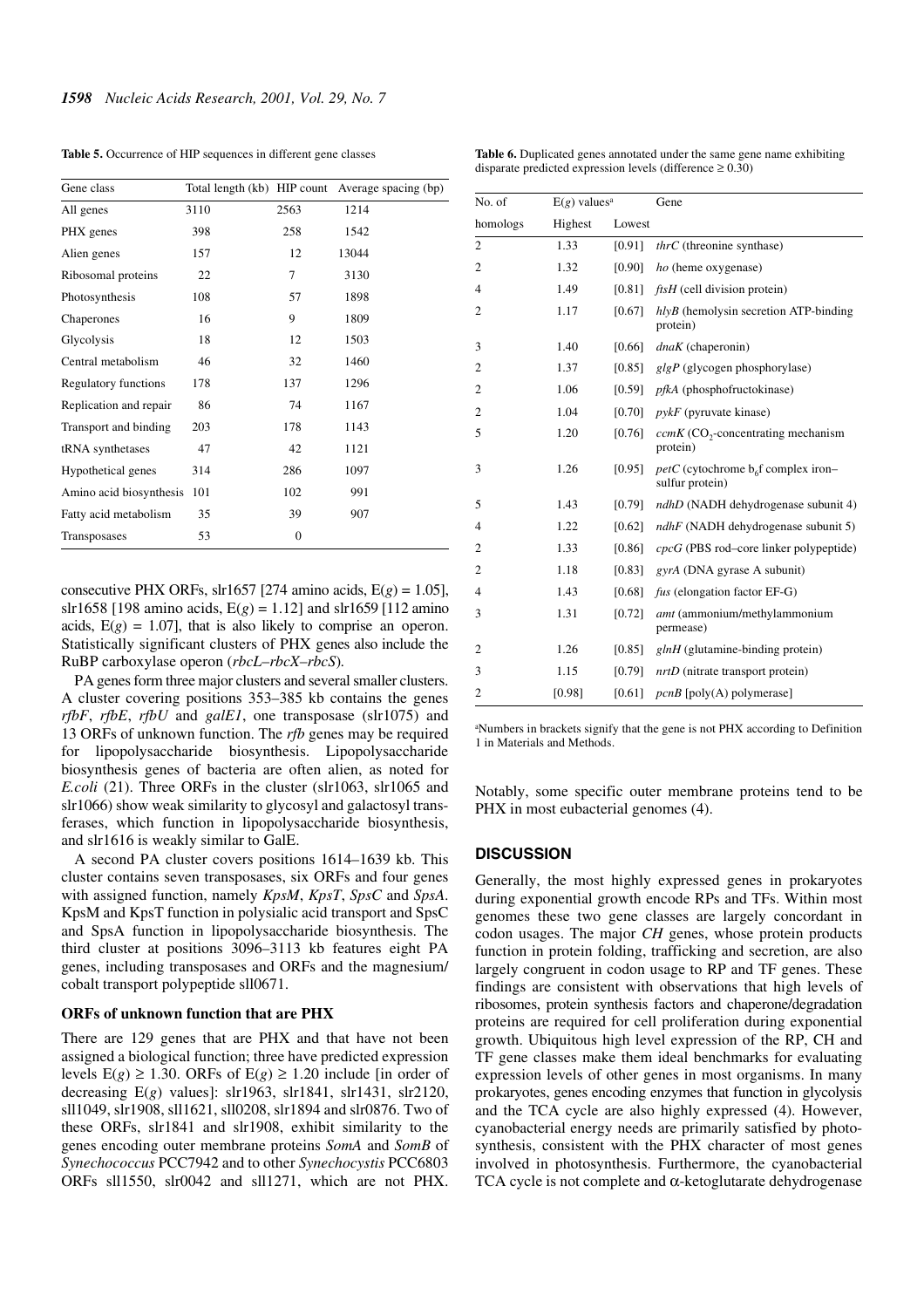

**Figure 1.** Distribution of PHX and PA genes on the *Synechocystis* genome. PHX genes are indicated as thin red bars immediately above and below the scale axis. The genes above the axis are transcribed from left to right (direct strand), whereas the genes below the axis are transcribed from right to left (complementary strand). The three levels of the bars indicate three possible reading frames for each orientation. PHX genes are shown in red, PA genes in blue and all other genes (not PHX or PA) in gray. The bars below indicate significant clusters of PHX (red) and PA (blue) genes investigated by *r*-scan statistics (20). The thick bars correspond to the 99% confidence level and the thin bars are significant at the 95% confidence level.

and succinyl CoA synthase could not be detected in a variety of cyanobacteria (16,17). However, genes that potentially encode proteins with these activities have been identified in the *Synechocystis* PCC6803 genome (see Cyanobase at http:// www.kazusa.or.jp/cyano).

## **Predicted expression levels and complex formation**

There are some instances for which predicted expression levels do not correlate with the steady-state concentration of the protein in the cell (based on direct analysis of protein levels). This disparity may reflect limitations in predicting expression levels from codon biases and/or biological factors that modulate polypeptide concentrations that are independent of potential expression. Such factors could include transcriptional and translation controls as well as protein turnover. Analysis of potential expression, especially when a PHX feature of a gene is not in accord with available biological information, could provide insights into regulatory features associated with a gene and/or the biogenesis of a multi-subunit complex.

For a number of protein complexes, the predicted expression levels E(*g*) of the genes encoding the polypeptides of the complex do reflect to some extent subunit stoichiometry. For instance, the catalytic sector of ATP synthase  $(CF<sub>1</sub>)$  consists of five subunits with a stoichiometry  $\alpha_3\beta_3\gamma_1\delta_1\varepsilon_1$ . As expected from this holoenzyme composition, the genes encoding the  $\alpha$ and β subunits have higher predicted expression levels than the genes encoding the other three subunits. In the ATP synthase

membrane sector  $(CF_0)$ , which functions as a transmembrane proton channel, the only subunit encoded by a gene that qualifies as PHX is present in  $CF_0$  at 6–12 copies; the non-PHX subunits are present in  $CF_0$  as single copies (Table 4). Interestingly, genes encoding the subunits of  $CF_1$  exhibit higher predicted expression levels than genes encoding  $CF_0$  subunits. We speculate that the extrinsically located  $CF_1$  sector of ATP synthase is exposed to potentially damaging agents resulting in higher turnover rates, which would necessitate a more rapid synthesis of  $CF_1$  subunits than  $CF_0$  subunits;  $CF_0$  subunits may be partially protected by sequestration in the membrane. Notably, all of these genes are clustered on the *Synechocystis* genome at two sites (*atpB* and *atpE* at one site and *atpI*, *atpH*, *atpG*, *atpF*, *atpD*, *atpA* and *atpC* at the other). The expression levels of the genes in these clusters may be dictated in part by different rates of transcription, differential stabilities of the mRNAs and segmental stability differences in polycistronic messages.

The heterodimers phycocyanin and allophycocyanin are abundant proteins associated with PBSs, the major lightharvesting complex in cyanobacterial cells. There is an excellent correspondence between the PHX character of genes encoding the  $\alpha$  and  $\beta$  subunits of the individual phycobiliproteins (*cpcBA* for α and β phycocyanin and *apcAB* for α and β allophycocyanin) (Table 4) and the abundance of these polypeptides in the cell. However, the highest predicted expression level,  $E(g) = 1.51$ , of a PBS polypeptide is for the core-associated membrane linker ApcE. This is surprising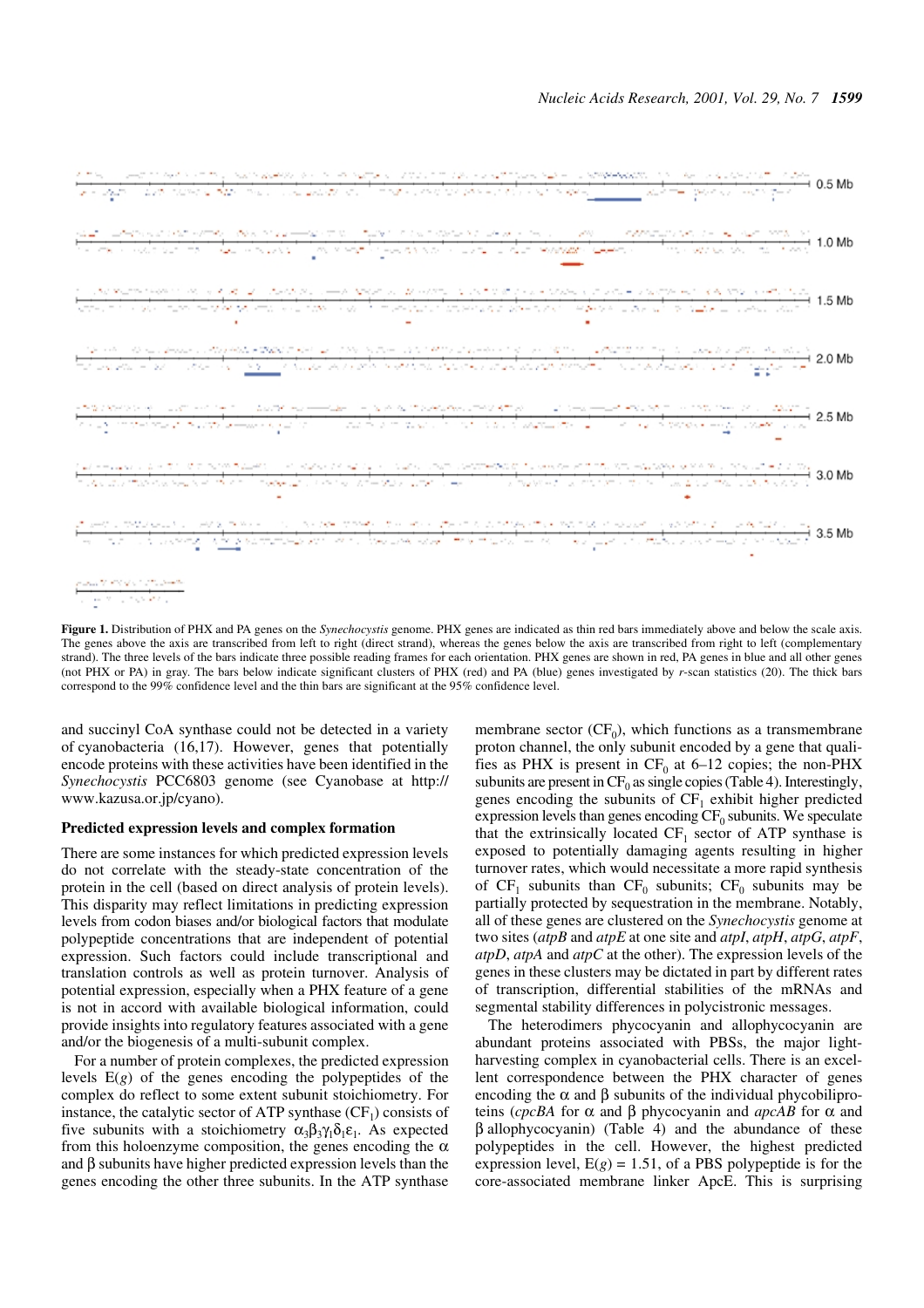given the stoichiometry of the individual polypeptides in the PBS. The PBS is a macromolecular complex of more than 15 polypeptides that together can constitute >30% of all cellular proteins (3,22). Only two copies of ApcE are required per PBS, while many of the other PBS components are more abundant. For example, a PBS may contain 18 subunits each of ApcA and ApcB and variable numbers (generally between 36 and 108) of the CpcA and CpcB subunits. The phycocyaninassociated linker, CpcC, is present at six or fewer copies per PBS, depending on light conditions (23). Moreover, there is no evidence that the rate of ApcE turnover is high relative to that of other subunits of the PBS, although it appears to be more labile during isolation of the PBS. A possible cause for the high E(*g*) value of the *apcE* gene may relate to its size. The *apcE* gene is 895 codons in length whereas all other PBS components are <300 codons. It has been observed in *E.coli* that codon choices in long genes are more biased than in short genes (24). An analogous situation arises with genes encoding the PsaA and PsaB subunits, which have very high PHX values  $[E(g) = 1.40]$ and 1.41, respectively] but are present as one copy each per photosystem I. However, like ApcE, they are very high molecular mass polypeptides. These results raise the possibility that quantitative estimates of the expression levels  $E(g)$  may not be fully comparable for genes of very different lengths and that expression levels of genes encoding large proteins may be overestimated by this method.

The PSII core polypeptide D1 (PsbA) is encoded by three highly homologous genes, *psbA1*, *psbA2* and *psbA3*, in *Synechocystis*. All three genes encode polypeptides of identical lengths. While the PsbA2 and PsbA3 polypeptides have identical amino acid sequences, the sequence of PsbA1 is ∼80% identical to that of PsbA2 and PsbA3. Codon usages are very similar among these genes, yielding predicted expression levels E(*g*) of 1.27, 1.23 and 1.23 for *psbA1*, *psbA2* and *psbA3*, respectively. The high sequence similarity and the codon bias typical of highly expressed genes may reflect the establishment of this gene family through recent gene duplications. The measured levels of the individual *psbA* mRNAs are strikingly different; *psbA2* accounts for >90% of cellular *psbA* mRNA, *psbA3* for <10% and *psbA1* is cryptic (25), suggesting that transcription of the genes is differentially regulated. This is in accordance with the finding that the three genes have highly diverged 5′-promoter regions. Interestingly, the cryptic *psbA1* gene produces a fully functional protein when fused with the 5′-region of *psbA2* (26). It is enigmatic that a cryptic gene such as *psbA1* would retain a high E(*g*) value and produce a functional protein unless there are specific environmental conditions (that have not been identified) that trigger transcription of the gene.

There is a sharp discrepancy with respect to predicted expression levels of the two subunits of the DNA gyrase complex, which is composed of two A subunits and two B subunits (27). Both subunits represent large polypeptides, each exceeding 800 amino acids. The A subunit is responsible for DNA breakage and rejoining whereas the B subunit catalyzes ATP hydrolysis. There is a single *gyrB* gene of 1077 codons with a low E(*g*) of 0.61. In contrast, there are two *gyrA* genes, slr0417 of 859 codons with  $E(g) = 1.18$  and sll1941 of 943 codons with  $E(g) = 0.83$ . In other bacteria predicted *gyrA* and *gyrB* expression levels are close and only in *E.coli* and *Deinococcus radiodurans* do they both qualify as PHX. Based on the strong and unique disparities in E(*g*) values for the *gyrA* and *gyrB* genes of *Synechocystis* PCC6803 we hypothesize that GyrA functions, at least in part, independently of GyrB or that there are strong regulatory biases in the system, such as differences in the turnover rates of the two subunits, that balance steady-state protein levels.

#### **Highly iterated palindrome**

The *Synechocystis* PCC6803 genome contains 2823 occurrences of the decanucleotide palindrome GGCGATCGCC, which is designated the highly iterated palindrome (HIP) (originally defined as an 8 bp palindrome GCGATCGC; 28). The role of HIP sequences is unknown. The sequences are extraordinarily evenly distributed around the genome (29) and have recently been exploited for the identification of differentially expressed genes (30). The average spacing between successive HIP occurrences in protein coding regions is 1214 bp. HIP sequences rarely occur in PA genes (Table 5) and transposase genes never contain HIP sequences. If HIP sequences were relevant for promoting transcription or translation, they would be expected to occur more frequently among the PHX genes. However, the HIP sequences are generally less frequent in PHX genes (Table 5). The reduced number of HIP sequences among the PHX genes is suggestive of a potential conflict between frequent HIP occurrence and efficient transcription and translation.

# **PA genes among transposases**

The *Synechocystis* PCC6803 genome contains 99 genes that are annotated as transposases. Twenty-six of the transposase genes are potentially functional, whereas the others have been corrupted by mutations (13). Seventy-six of the 99 transposase genes have ≥100 codons and 56 of these qualify as PA genes. The PA character of the transposase genes may reflect recent acquisition of the genes through lateral gene transfer and/or the need to maintain low rates of transposition in bacterial cells. While transposition may contribute to evolutionary flexibility, high rates of random transposition would rapidly destroy a bacterial population (31,32).

## **Genes simultaneously PHX and PA**

Although such genes rarely occur in real genomes (typically <0.1% of all genes from prokaryotic genomes), a gene may concurrently satisfy Definition I as a PHX gene and Definition II as a PA gene. In this context we can surmise an evolutionary scenario of a gene acquired by horizontal transfer that is immediately useful to the host. Codon usage of such a gene is ameliorated to resemble the codon usage of highly expressed genes and during the transition the gene may exhibit characteristics of both PHX and PA genes. Another possibility for how a gene can be both PHX and PA relates to the use of RP, CH and TF gene classes as representatives of highly expressed genes. Theoretically, there could be a highly expressed gene that prefers the same codons as the RP/CH/TF genes but several of these codons are emphasized more than in the RP/CH/TF genes. In an extreme situation, it may differ from the RP/CH/TF standards to such an extent that it is recognized as a PA gene as well as a PHX gene. Additional criteria need to be employed to discriminate between these situations. For example, we can use the Codon Adaptation Index (CAI) (33) as an alternative assessment of codon bias. The relationships between the CAI